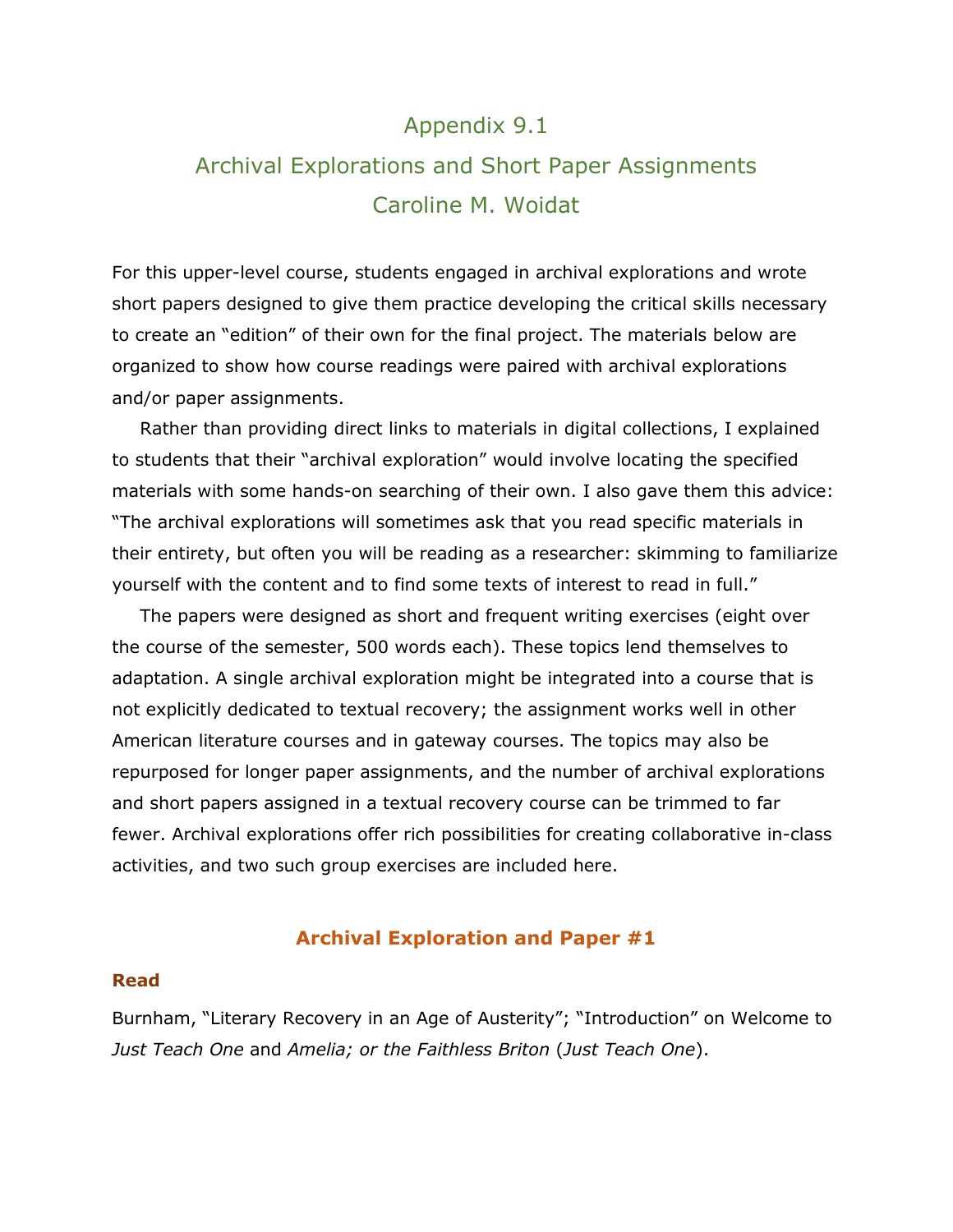## **Explore**

Examine *The Columbian Magazine* (1787), with special attention to October and the supplement to the first volume, the issues in which *Amelia* appears (*Internet Archive*)

## **Write**

Identify an aspect of the text that invites contextualization, do some preliminary research into the topic, and explain how your brief investigation has enriched your understanding and interpretation of the novel. Your topic should be very narrow: you may, for example, focus upon a specific word choice, social custom, historical event or circumstance, literary allusion, etc. Choose any detail in the text that piques your curiosity and leads you to discover information useful to readers and to the interpretation of the text.

# **Archival Exploration and Paper #2**

## **Read**

Davidson, "Introduction" to *Charlotte Temple*; Rowson, *Charlotte Temple*

## **Explore**

Read Schultz's introduction and examine documents in *How Did Susanna Rowson and Other Reformers Promote Higher Education as an Antidote to Women's Sexual Vulnerability, 1780–1820?*

## **Write**

Write a review of Schultz's document project on Rowson using Burnham's review of *Just Teach One* as a model but developing a paper that is sharper in its focus and shorter in length. Consider any of these questions as a starting point for your analysis: How does this document project compare to *JTO* (in its scope, purpose, approach, etc.)? How do specific documents (of your choice) in the project illuminate your reading of *Charlotte Temple*? How does Schultz's approach to the novel compare to Davidson's? Evaluate and respond to specific editorial choices and interpretive comments in your review.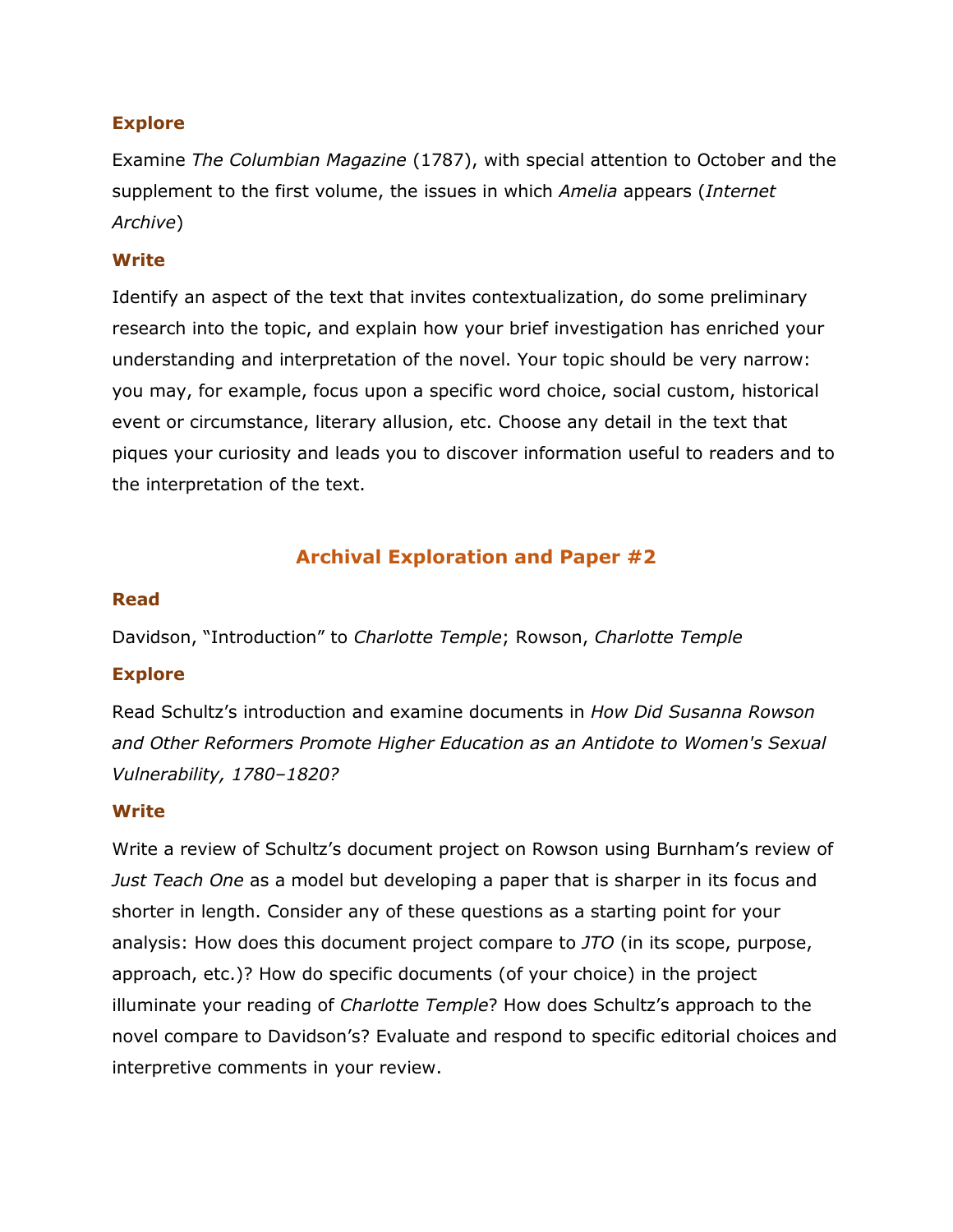# **Archival Exploration and Paper #3**

## **Read**

Anna, *St. Herbert—A Tale* (*Just Teach One*)

## **Explore**

Examine *The New-York Weekly Magazine, or, Miscellaneous Repository*, vol. 2, 1796–97 (*HathiTrust*)

## **Write**

Choose one of the following topics: (a) respond to the prompt above for paper  $#1$ , this time focusing upon *St. Herbert—A Tale*, or, (b) draw upon your archival exploration of *The New-York Weekly Magazine, or, Miscellaneous Repository* to contextualize *St. Herbert—A Tale*, explaining how the content of the magazine enhances your understanding of the novel.

## **Archival Exploration and Paper #4**

## **Read**

Foster, "A Narrative of the Interesting Origins and (Somewhat) Surprising Developments of African-American Print Culture" and "Forgotten Manuscripts: How Do You Solve a Problem Like Theresa"; Introductory comments to *Just Teach One: Early African American Print* and "Theresa: A Haytien Tale" (*Just Teach One: EAAP*)

## **Explore**

Examine the links and contextual information provided for "Theresa" (*Just Teach One: EAAP*); Sommers, "*Godey's Lady's Book*: Sarah Hale and the Construction of Sentimental Nationalism," *Freedom's Journal* (*HathiTrust*); antebellum issues of *Godey's Magazine* (*Internet Archive*); and *"Uncle Tom's Cabin" & American Culture: A Multi-Media Archive,* [http://utc.iath.virginia.edu](http://utc.iath.virginia.edu/) (enter and use browse mode)

#### **Write**

Draw upon your archival exploration to develop an analysis on one of the following topics: (a) identify and analyze specific evidence in *Godey's Magazine* that supports and/or challenges a main point in Sommers's argument; (b) write a reflection upon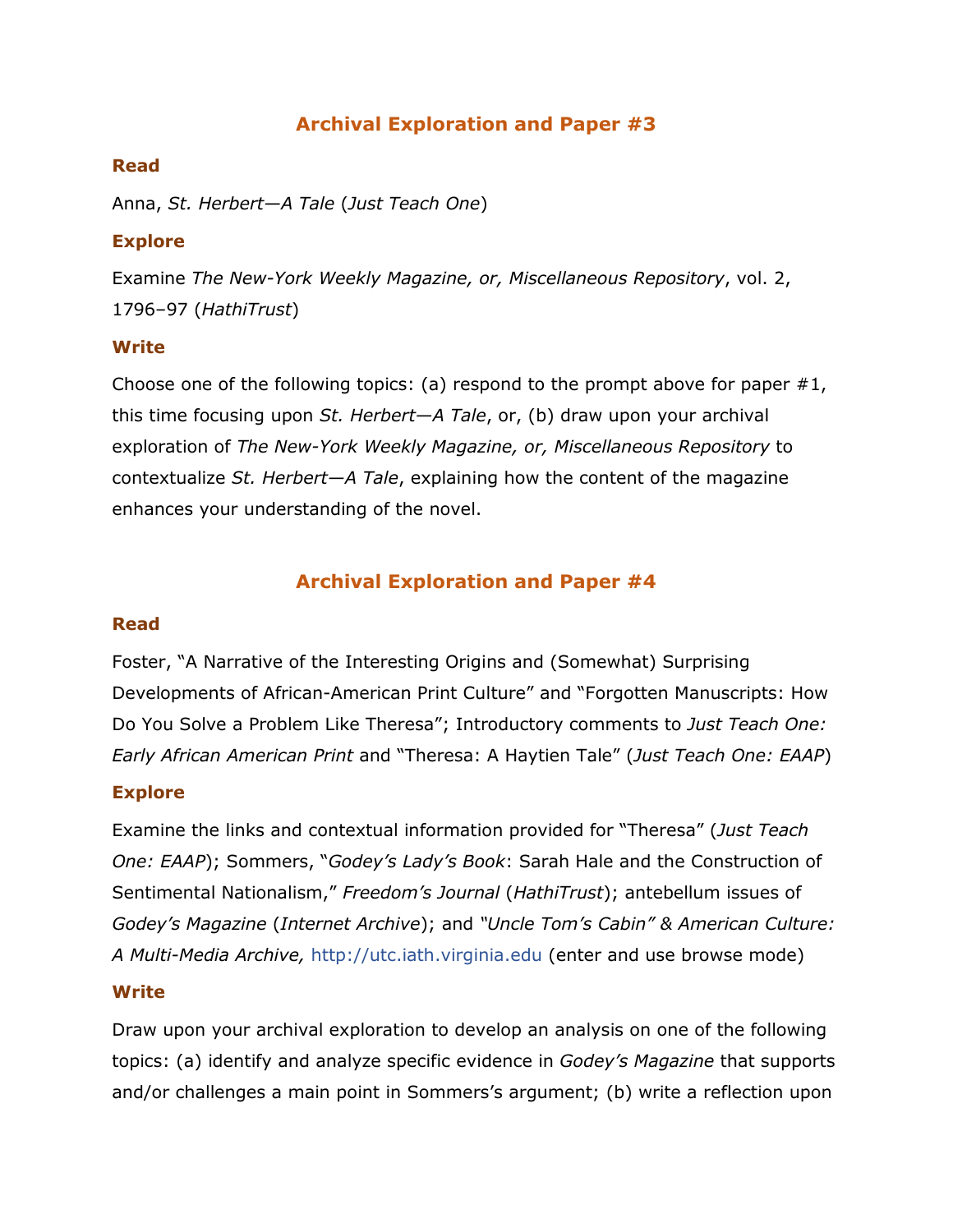the ways that *Just Teach One: Early African American Print* and your exploration of any of the following digital resources have changed your understanding of nineteenth-century women and their involvement in war/politics/social activism: *Freedom's Journal*, *Godey's Magazine*, *"Uncle Tom's Cabin" and American Culture*; (c) select a text from *Freedom's Journal* or *Godey's Magazine* to situate in relation to "Theresa," explaining how it provides a context for understanding the story.

## **Paper #5**

## **Read**

Gates, "Black Studies at the Crossroads: A Discussion with Henry Louis Gates, Jr."; "Introduction," *The Bondwoman's Narrative* and Appendixes A, B, C; Crafts, *The Bondwoman's Narrative*

#### **Write**

Gates considers possible literary influences upon Crafts in his introduction, appendix C, and a note on the importance of Dickens. Identify elements of a specific literary genre (or subgenre) in *The Bondwoman's Narrative* and evaluate Crafts's use of the form. A number of genres will likely first come to mind as possible topics: the gothic novel, sentimental novel, or slave narrative, but you may find it worthwhile to search for elements of a literary form that may be less familiar to readers. To what extent does the text conform to and differ from literary conventions, and what is the effect? What insights can be gained through comparison of this novel to other texts in the same period? Support your analysis with textual evidence in *The Bondwoman's Narrative* and with specific references to the text(s) for comparison, whether from this or another class.

## **Archival Exploration and Paper #6**

#### **Read**

*The Sound the Stars Make Rushing through the Sky: The Writings of Jane Johnston Schoolcraft* (ed. Parker)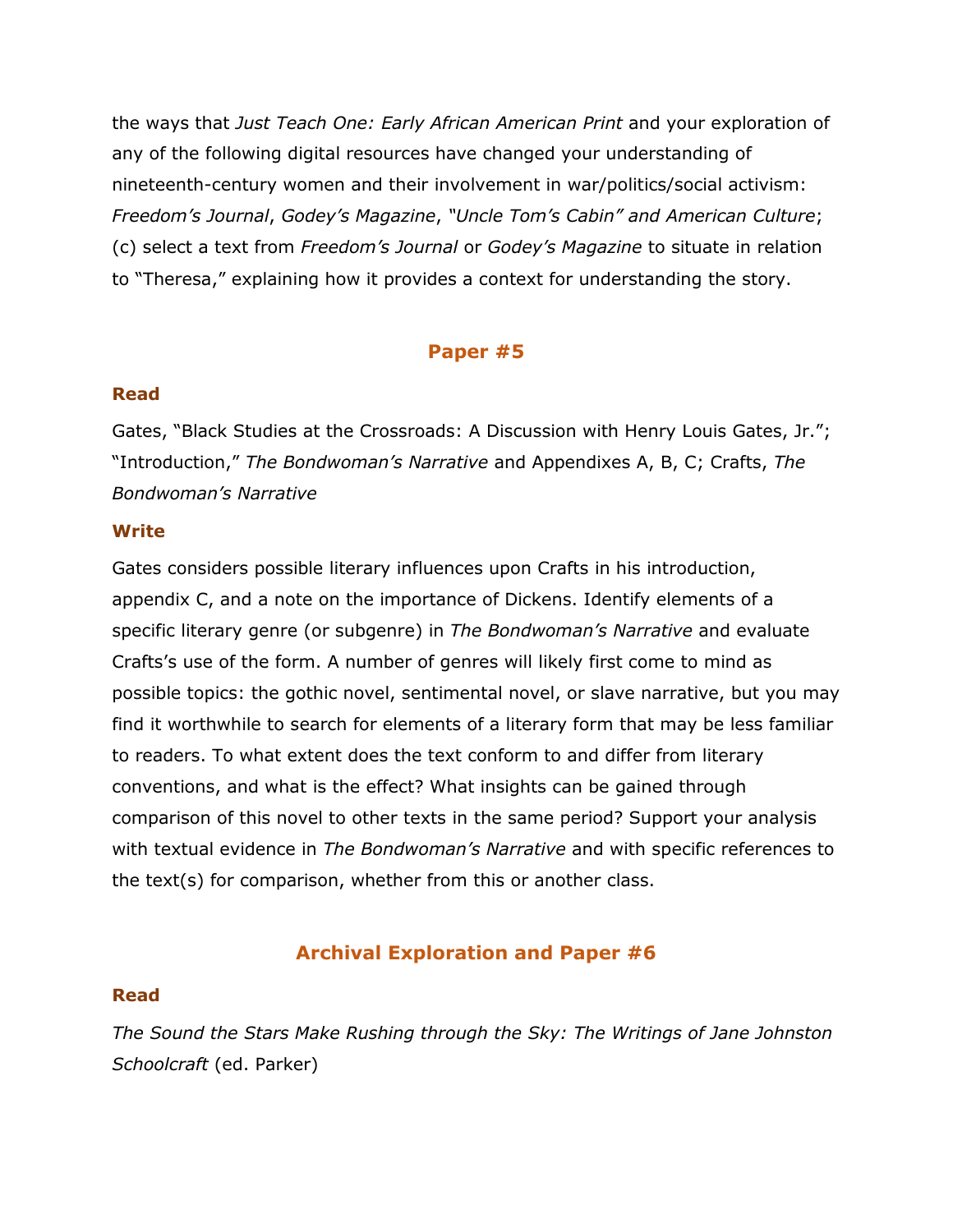## **Explore**

Compare versions of "Moowis" in *The Literary Voyager or Muzzeniegun* (*Internet Archiv*e); *The Columbian Lady's and Gentleman's Magazine*, vol. 1, 1884 (*HathiTrust*); and *Oneóta, or Characteristics of the Red Race of America* (*HathiTrust*)

## **Write**

Select a single text by Jane Johnston Schoolcraft and consider the annotations provided by Parker. In what ways do Parker's annotations influence your understanding of the text? What other contextual materials would enhance your reading of the text? Point to specific ways you might conduct research and develop a new approach to the text beyond the contexts provided by Parker.

# **Paper #7**

## **Read**

Oakes Smith, *The Western Captive*, "Indian Traits: The Story of Niskagah"; "Beloved of the Evening Star: An Indian Legend" (in *The Western Captive and Other Indian Stories*, ed. Woidat)

## **Write**

Compare and contrast the character of Margaret in *The Western Captive* to the captive in either "Indian Traits" or "Beloved of the Morning Star" with attention to the ambiguity in each narrative's conclusion. That is, try to identify a specific conflict in the text that is not neatly resolved. How are the characters and conclusions open to multiple interpretations? How does familiarity with more than one captivity narrative by Oakes Smith influence your reading of *The Western Captive*?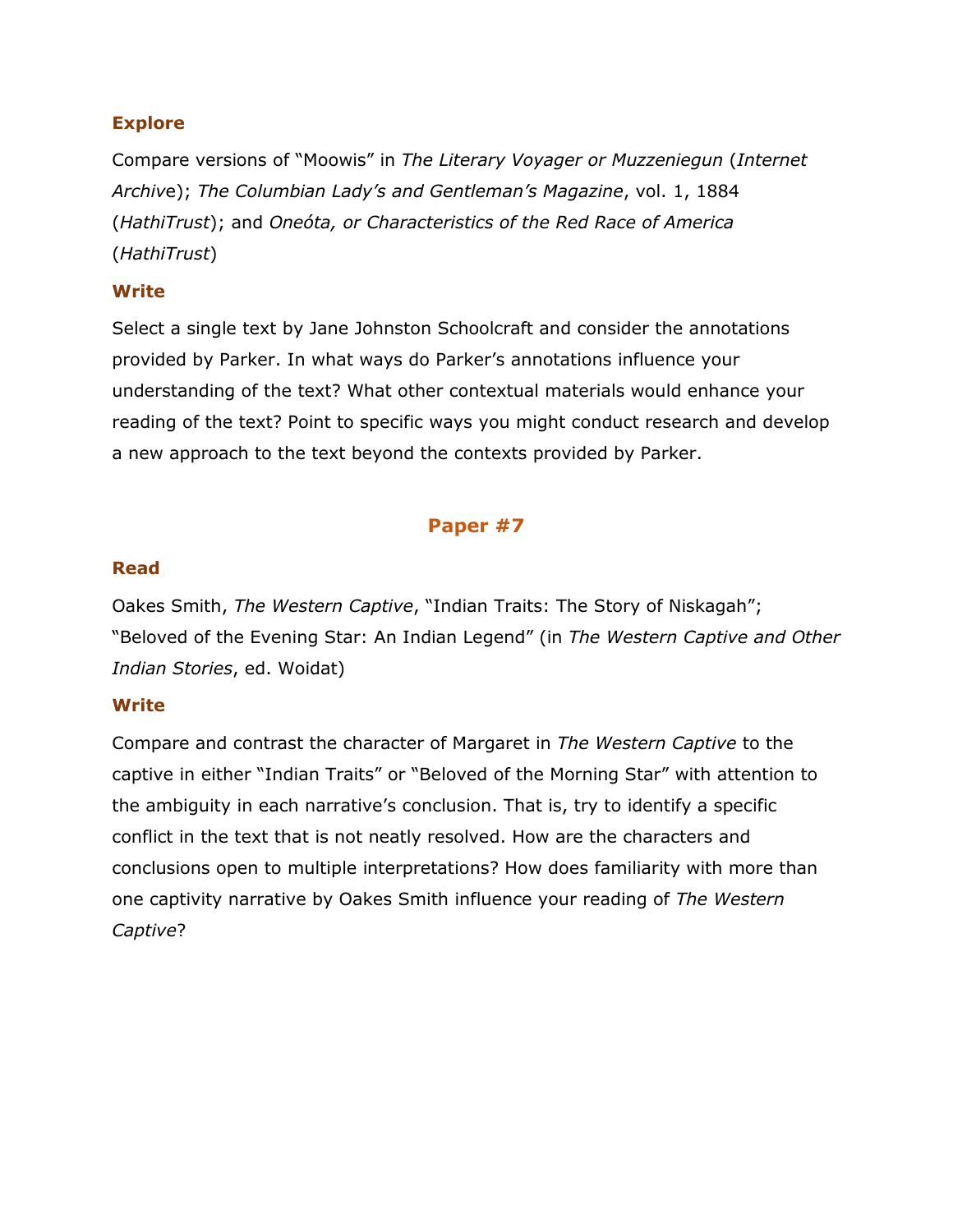## **Paper #8**

## **Read**

Stern, "Introduction" and "Letters to Louisa May Alcott from Her Publisher," in *Behind a Mask: The Unknown Thrillers of Louisa May Alcott*; Alcott, "Behind a Mask, or, A Woman's Power"

## **Write**

In your study of American women writers this semester, you have now encountered a number of critical editions that vary in their design and the contextual materials that they provide. What distinguishes Stern's edition and introduction from others on our syllabus? Evaluate the frameworks and contextual materials that Stern provides, making comparisons to other editions to illustrate your points.

# **Archival Exploration and Paper #9**

## **Read**

Alcott, "Pauline's Passion and Punishment," "The Mysterious Key and What It Opened"

## **Explore**

Examine 1864, *Frank Leslie's Illustrated Weekly* (*Internet Archive*) and 1868, *The Flag of Our Union* (*Internet Archive*)

## **Write**

For your topic, choose either "Pauline's Passion and Punishment" or "The Mysterious Key and What It Opened," and turn in your paper on the date the text is assigned. Draw upon your exploration of the magazine in which Alcott's story was published to find a context for reading the story, and develop an analysis of the text that grows out of your approach. You'll want to look for ways that the magazine reveals significant details about the circumstances in which Alcott was producing the story, and explain how your research contributes to the interpretation of the literature.